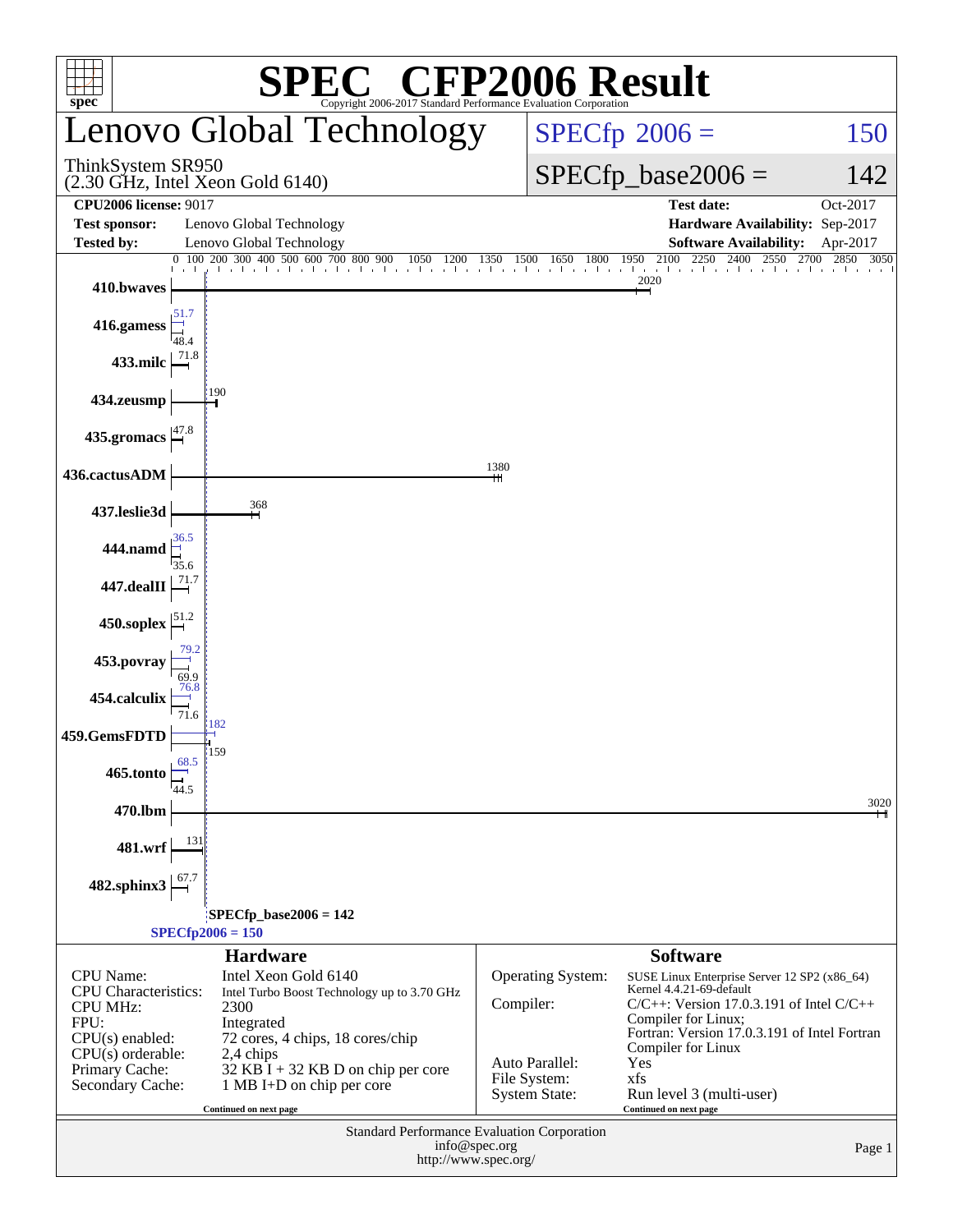

# enovo Global Technology

#### ThinkSystem SR950

(2.30 GHz, Intel Xeon Gold 6140)

### $SPECfp2006 = 150$  $SPECfp2006 = 150$

### $SPECfp\_base2006 = 142$

**[CPU2006 license:](http://www.spec.org/auto/cpu2006/Docs/result-fields.html#CPU2006license)** 9017 **[Test date:](http://www.spec.org/auto/cpu2006/Docs/result-fields.html#Testdate)** Oct-2017 **[Test sponsor:](http://www.spec.org/auto/cpu2006/Docs/result-fields.html#Testsponsor)** Lenovo Global Technology **[Hardware Availability:](http://www.spec.org/auto/cpu2006/Docs/result-fields.html#HardwareAvailability)** Sep-2017 **[Tested by:](http://www.spec.org/auto/cpu2006/Docs/result-fields.html#Testedby)** Lenovo Global Technology **[Software Availability:](http://www.spec.org/auto/cpu2006/Docs/result-fields.html#SoftwareAvailability)** Apr-2017 [L3 Cache:](http://www.spec.org/auto/cpu2006/Docs/result-fields.html#L3Cache) 24.75 MB I+D on chip per chip<br>Other Cache: None [Other Cache:](http://www.spec.org/auto/cpu2006/Docs/result-fields.html#OtherCache) [Memory:](http://www.spec.org/auto/cpu2006/Docs/result-fields.html#Memory) 1536 GB (48 x 32 GB 2Rx4 PC4-2666V-R) [Disk Subsystem:](http://www.spec.org/auto/cpu2006/Docs/result-fields.html#DiskSubsystem) 1 x 800 GB SAS SSD [Other Hardware:](http://www.spec.org/auto/cpu2006/Docs/result-fields.html#OtherHardware) None [Base Pointers:](http://www.spec.org/auto/cpu2006/Docs/result-fields.html#BasePointers) 64-bit<br>Peak Pointers: 32/64-bit [Peak Pointers:](http://www.spec.org/auto/cpu2006/Docs/result-fields.html#PeakPointers) [Other Software:](http://www.spec.org/auto/cpu2006/Docs/result-fields.html#OtherSoftware) None

**[Results Table](http://www.spec.org/auto/cpu2006/Docs/result-fields.html#ResultsTable)**

| Results Table    |                                                                                                          |       |                |       |                |       |                |              |                |              |                |              |
|------------------|----------------------------------------------------------------------------------------------------------|-------|----------------|-------|----------------|-------|----------------|--------------|----------------|--------------|----------------|--------------|
|                  | <b>Base</b>                                                                                              |       |                |       |                |       | <b>Peak</b>    |              |                |              |                |              |
| <b>Benchmark</b> | <b>Seconds</b>                                                                                           | Ratio | <b>Seconds</b> | Ratio | <b>Seconds</b> | Ratio | <b>Seconds</b> | <b>Ratio</b> | <b>Seconds</b> | <b>Ratio</b> | <b>Seconds</b> | <b>Ratio</b> |
| 410.bwayes       | 6.92                                                                                                     | 1960  | 6.72           | 2020  | 6.72           | 2020  | 6.92           | 1960         | 6.72           | 2020         | 6.72           | <b>2020</b>  |
| $416$ .gamess    | 405                                                                                                      | 48.4  | 405            | 48.4  | 405            | 48.3  | 379            | 51.7         | 379            | 51.7         | 379            | 51.7         |
| $433$ .milc      | 128                                                                                                      | 71.8  | 129            | 71.4  | 128            | 71.9  | 128            | 71.8         | 129            | 71.4         | 128            | 71.9         |
| 434.zeusmp       | 47.5                                                                                                     | 192   | 49.5           | 184   | 47.8           | 190   | 47.5           | 192          | 49.5           | 184          | 47.8           | 190          |
| 435.gromacs      | 150                                                                                                      | 47.7  | 150            | 47.8  | 150            | 47.8  | 150            | 47.7         | 150            | 47.8         | 150            | 47.8         |
| 436.cactusADM    | 8.77                                                                                                     | 1360  | 8.57           | 1390  | 8.65           | 1380  | 8.77           | 1360         | 8.57           | 1390         | 8.65           | 1380         |
| 437.leslie3d     | 25.5                                                                                                     | 368   | 27.9           | 337   | 25.4           | 370   | 25.5           | 368          | 27.9           | 337          | 25.4           | 370          |
| 444.namd         | 225                                                                                                      | 35.6  | 225            | 35.6  | 225            | 35.6  | 220            | 36.5         | 220            | 36.5         | 220            | 36.5         |
| $447$ .dealII    | 160                                                                                                      | 71.7  | 160            | 71.6  | 160            | 71.7  | 160            | 71.7         | 160            | 71.6         | 160            | 71.7         |
| $450$ .soplex    | 162                                                                                                      | 51.5  | 163            | 51.2  | 164            | 50.9  | 162            | 51.5         | 163            | 51.2         | 164            | 50.9         |
| 453.povray       | 76.0                                                                                                     | 70.0  | 76.1           | 69.9  | 76.2           | 69.8  | 67.1           | 79.2         | 67.0           | 79.4         | 67.3           | 79.1         |
| 454.calculix     | <b>115</b>                                                                                               | 71.6  | 115            | 71.5  | 115            | 71.7  | 107            | 76.8         | 108            | 76.5         | 107            | 76.9         |
| 459.GemsFDTD     | 66.6                                                                                                     | 159   | 67.8           | 156   | 66.4           | 160   | 57.8           | 184          | 58.2           | 182          | 58.3           | 182          |
| $465$ .tonto     | 234                                                                                                      | 42.1  | 221            | 44.5  | 212            | 46.5  | 143            | 68.6         | 144            | 68.5         | 144            | 68.5         |
| 470.1bm          | 4.54                                                                                                     | 3030  | 4.60           | 2990  | 4.55           | 3020  | 4.54           | 3030         | 4.60           | 2990         | 4.55           | 3020         |
| 481.wrf          | 85.3                                                                                                     | 131   | 85.5           | 131   | 85.9           | 130   | 85.3           | 131          | 85.5           | 131          | 85.9           | 130          |
| 482.sphinx3      | 288                                                                                                      | 67.7  | 287            | 67.9  | 289            | 67.4  | 288            | 67.7         | 287            | 67.9         | 289            | 67.4         |
|                  | Results appear in the order in which they were run. Bold underlined text indicates a median measurement. |       |                |       |                |       |                |              |                |              |                |              |

### **[Operating System Notes](http://www.spec.org/auto/cpu2006/Docs/result-fields.html#OperatingSystemNotes)**

Stack size set to unlimited using "ulimit -s unlimited"

### **[Platform Notes](http://www.spec.org/auto/cpu2006/Docs/result-fields.html#PlatformNotes)**

BIOS configuration: Choose Operating Mode set to Maximum Performance Hyper-Threading set to Disable LLC dead line alloc set to Disable Sysinfo program /home/cpu2006-1.2-ic17.0u3/config/sysinfo.rev6993 Revision 6993 of 2015-11-06 (b5e8d4b4eb51ed28d7f98696cbe290c1) running on linux-ciok Fri Oct 20 09:55:51 2017

 This section contains SUT (System Under Test) info as seen by some common utilities. To remove or add to this section, see: Continued on next page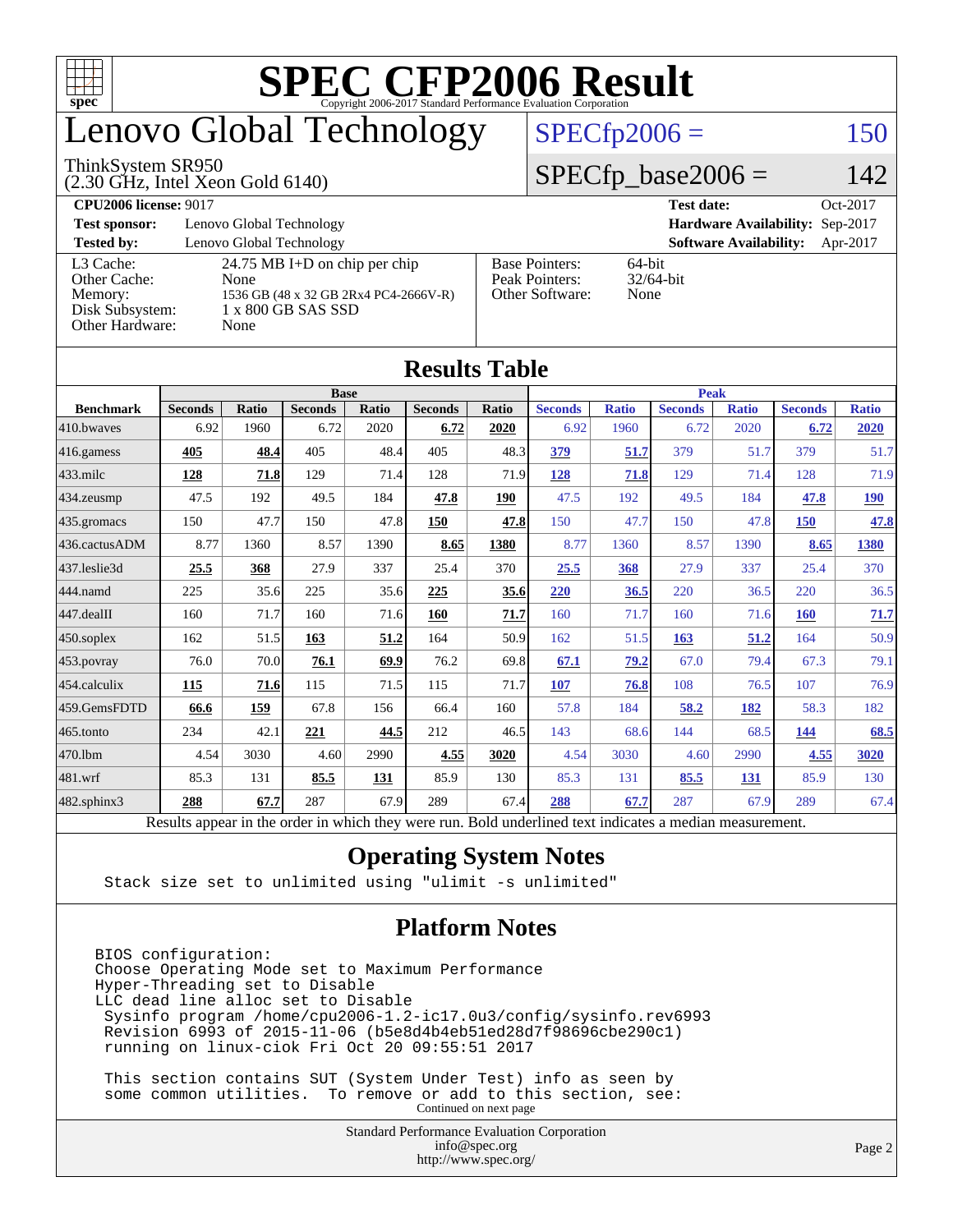

# enovo Global Technology

ThinkSystem SR950

 $SPECTp2006 = 150$ 

(2.30 GHz, Intel Xeon Gold 6140)

 $SPECTp\_base2006 = 142$ 

#### **[CPU2006 license:](http://www.spec.org/auto/cpu2006/Docs/result-fields.html#CPU2006license)** 9017 **[Test date:](http://www.spec.org/auto/cpu2006/Docs/result-fields.html#Testdate)** Oct-2017

**[Test sponsor:](http://www.spec.org/auto/cpu2006/Docs/result-fields.html#Testsponsor)** Lenovo Global Technology **[Hardware Availability:](http://www.spec.org/auto/cpu2006/Docs/result-fields.html#HardwareAvailability)** Sep-2017 **[Tested by:](http://www.spec.org/auto/cpu2006/Docs/result-fields.html#Testedby)** Lenovo Global Technology **[Software Availability:](http://www.spec.org/auto/cpu2006/Docs/result-fields.html#SoftwareAvailability)** Apr-2017

**[Platform Notes \(Continued\)](http://www.spec.org/auto/cpu2006/Docs/result-fields.html#PlatformNotes)** <http://www.spec.org/cpu2006/Docs/config.html#sysinfo> From /proc/cpuinfo model name : Intel(R) Xeon(R) Gold 6140 CPU @ 2.30GHz 4 "physical id"s (chips) 72 "processors" cores, siblings (Caution: counting these is hw and system dependent. The following excerpts from /proc/cpuinfo might not be reliable. Use with caution.) cpu cores : 18 siblings physical 0: cores 0 1 2 3 4 8 9 10 11 16 17 18 19 20 24 25 26 27 physical 1: cores 0 1 2 3 4 8 9 10 11 16 17 18 19 20 24 25 26 27 physical 2: cores 0 1 2 3 4 8 9 10 11 16 17 18 19 20 24 25 26 27 physical 3: cores 0 1 2 3 4 8 9 10 11 16 17 18 19 20 24 25 26 27 cache size : 25344 KB From /proc/meminfo MemTotal: 1584767344 kB<br>HugePages Total: 0 HugePages\_Total: 0<br>Hugepagesize: 2048 kB Hugepagesize: From /etc/\*release\* /etc/\*version\* SuSE-release: SUSE Linux Enterprise Server 12 (x86\_64) VERSION = 12 PATCHLEVEL = 2 # This file is deprecated and will be removed in a future service pack or release. # Please check /etc/os-release for details about this release. os-release: NAME="SLES" VERSION="12-SP2" VERSION\_ID="12.2" PRETTY\_NAME="SUSE Linux Enterprise Server 12 SP2" ID="sles" ANSI\_COLOR="0;32" CPE\_NAME="cpe:/o:suse:sles:12:sp2" uname -a: Linux linux-ciok 4.4.21-69-default #1 SMP Tue Oct 25 10:58:20 UTC 2016 (9464f67) x86\_64 x86\_64 x86\_64 GNU/Linux run-level 3 Oct 20 09:35 SPEC is set to: /home/cpu2006-1.2-ic17.0u3 Type Size Used Avail Use% Mounted on<br>xfs 445G 31G 415G 7% / /dev/sda3 xfs 445G 31G 415G 7% / Additional information from dmidecode: Warning: Use caution when you interpret this section. The 'dmidecode' program reads system data which is "intended to allow hardware to be accurately Continued on next page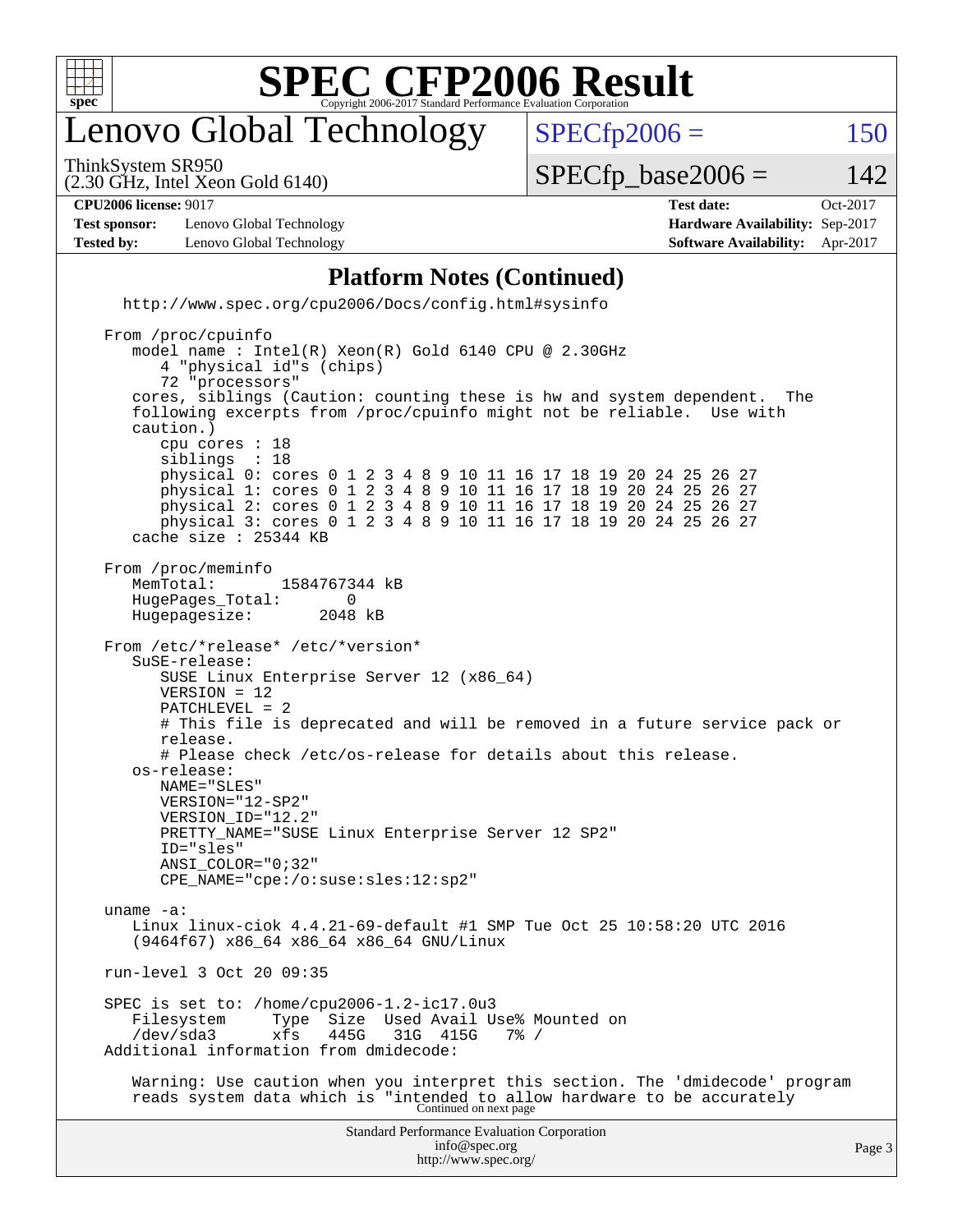

# enovo Global Technology

ThinkSystem SR950

 $SPECTp2006 = 150$ 

(2.30 GHz, Intel Xeon Gold 6140)

 $SPECTp\_base2006 = 142$ 

**[Test sponsor:](http://www.spec.org/auto/cpu2006/Docs/result-fields.html#Testsponsor)** Lenovo Global Technology **[Hardware Availability:](http://www.spec.org/auto/cpu2006/Docs/result-fields.html#HardwareAvailability)** Sep-2017 **[Tested by:](http://www.spec.org/auto/cpu2006/Docs/result-fields.html#Testedby)** Lenovo Global Technology **[Software Availability:](http://www.spec.org/auto/cpu2006/Docs/result-fields.html#SoftwareAvailability)** Apr-2017

**[CPU2006 license:](http://www.spec.org/auto/cpu2006/Docs/result-fields.html#CPU2006license)** 9017 **[Test date:](http://www.spec.org/auto/cpu2006/Docs/result-fields.html#Testdate)** Oct-2017

#### **[Platform Notes \(Continued\)](http://www.spec.org/auto/cpu2006/Docs/result-fields.html#PlatformNotes)**

 determined", but the intent may not be met, as there are frequent changes to hardware, firmware, and the "DMTF SMBIOS" standard.

 BIOS Lenovo -[PSE105X-1.00]- 08/17/2017 Memory: 48x NO DIMM NO DIMM 48x Samsung M393A4K40BB2-CTD 32 GB 2 rank 2666 MHz

(End of data from sysinfo program)

#### **[General Notes](http://www.spec.org/auto/cpu2006/Docs/result-fields.html#GeneralNotes)**

Environment variables set by runspec before the start of the run: KMP AFFINITY = "granularity=fine, compact" LD\_LIBRARY\_PATH = "/home/cpu2006-1.2-ic17.0u3/lib/ia32:/home/cpu2006-1.2-ic17.0u3/lib/intel64:/home/cpu2006-1.2-ic17.0u3/sh10.2" OMP NUM THREADS = "72"

 Binaries compiled on a system with 1x Intel Core i7-4790 CPU + 32GB RAM memory using Redhat Enterprise Linux 7.2 Transparent Huge Pages disabled with: echo never > /sys/kernel/mm/transparent\_hugepage/enabled Filesystem page cache cleared with: shell invocation of 'sync; echo 3 > /proc/sys/vm/drop\_caches' prior to run

## **[Base Compiler Invocation](http://www.spec.org/auto/cpu2006/Docs/result-fields.html#BaseCompilerInvocation)**

[C benchmarks](http://www.spec.org/auto/cpu2006/Docs/result-fields.html#Cbenchmarks):  $inc$   $-m64$ 

[C++ benchmarks:](http://www.spec.org/auto/cpu2006/Docs/result-fields.html#CXXbenchmarks) [icpc -m64](http://www.spec.org/cpu2006/results/res2017q4/cpu2006-20171031-50407.flags.html#user_CXXbase_intel_icpc_64bit_fc66a5337ce925472a5c54ad6a0de310)

[Fortran benchmarks](http://www.spec.org/auto/cpu2006/Docs/result-fields.html#Fortranbenchmarks): [ifort -m64](http://www.spec.org/cpu2006/results/res2017q4/cpu2006-20171031-50407.flags.html#user_FCbase_intel_ifort_64bit_ee9d0fb25645d0210d97eb0527dcc06e)

[Benchmarks using both Fortran and C](http://www.spec.org/auto/cpu2006/Docs/result-fields.html#BenchmarksusingbothFortranandC): [icc -m64](http://www.spec.org/cpu2006/results/res2017q4/cpu2006-20171031-50407.flags.html#user_CC_FCbase_intel_icc_64bit_bda6cc9af1fdbb0edc3795bac97ada53) [ifort -m64](http://www.spec.org/cpu2006/results/res2017q4/cpu2006-20171031-50407.flags.html#user_CC_FCbase_intel_ifort_64bit_ee9d0fb25645d0210d97eb0527dcc06e)

## **[Base Portability Flags](http://www.spec.org/auto/cpu2006/Docs/result-fields.html#BasePortabilityFlags)**

 410.bwaves: [-DSPEC\\_CPU\\_LP64](http://www.spec.org/cpu2006/results/res2017q4/cpu2006-20171031-50407.flags.html#suite_basePORTABILITY410_bwaves_DSPEC_CPU_LP64) 416.gamess: [-DSPEC\\_CPU\\_LP64](http://www.spec.org/cpu2006/results/res2017q4/cpu2006-20171031-50407.flags.html#suite_basePORTABILITY416_gamess_DSPEC_CPU_LP64) 433.milc: [-DSPEC\\_CPU\\_LP64](http://www.spec.org/cpu2006/results/res2017q4/cpu2006-20171031-50407.flags.html#suite_basePORTABILITY433_milc_DSPEC_CPU_LP64) 434.zeusmp: [-DSPEC\\_CPU\\_LP64](http://www.spec.org/cpu2006/results/res2017q4/cpu2006-20171031-50407.flags.html#suite_basePORTABILITY434_zeusmp_DSPEC_CPU_LP64) 435.gromacs: [-DSPEC\\_CPU\\_LP64](http://www.spec.org/cpu2006/results/res2017q4/cpu2006-20171031-50407.flags.html#suite_basePORTABILITY435_gromacs_DSPEC_CPU_LP64) [-nofor\\_main](http://www.spec.org/cpu2006/results/res2017q4/cpu2006-20171031-50407.flags.html#user_baseLDPORTABILITY435_gromacs_f-nofor_main) 436.cactusADM: [-DSPEC\\_CPU\\_LP64](http://www.spec.org/cpu2006/results/res2017q4/cpu2006-20171031-50407.flags.html#suite_basePORTABILITY436_cactusADM_DSPEC_CPU_LP64) [-nofor\\_main](http://www.spec.org/cpu2006/results/res2017q4/cpu2006-20171031-50407.flags.html#user_baseLDPORTABILITY436_cactusADM_f-nofor_main)

Continued on next page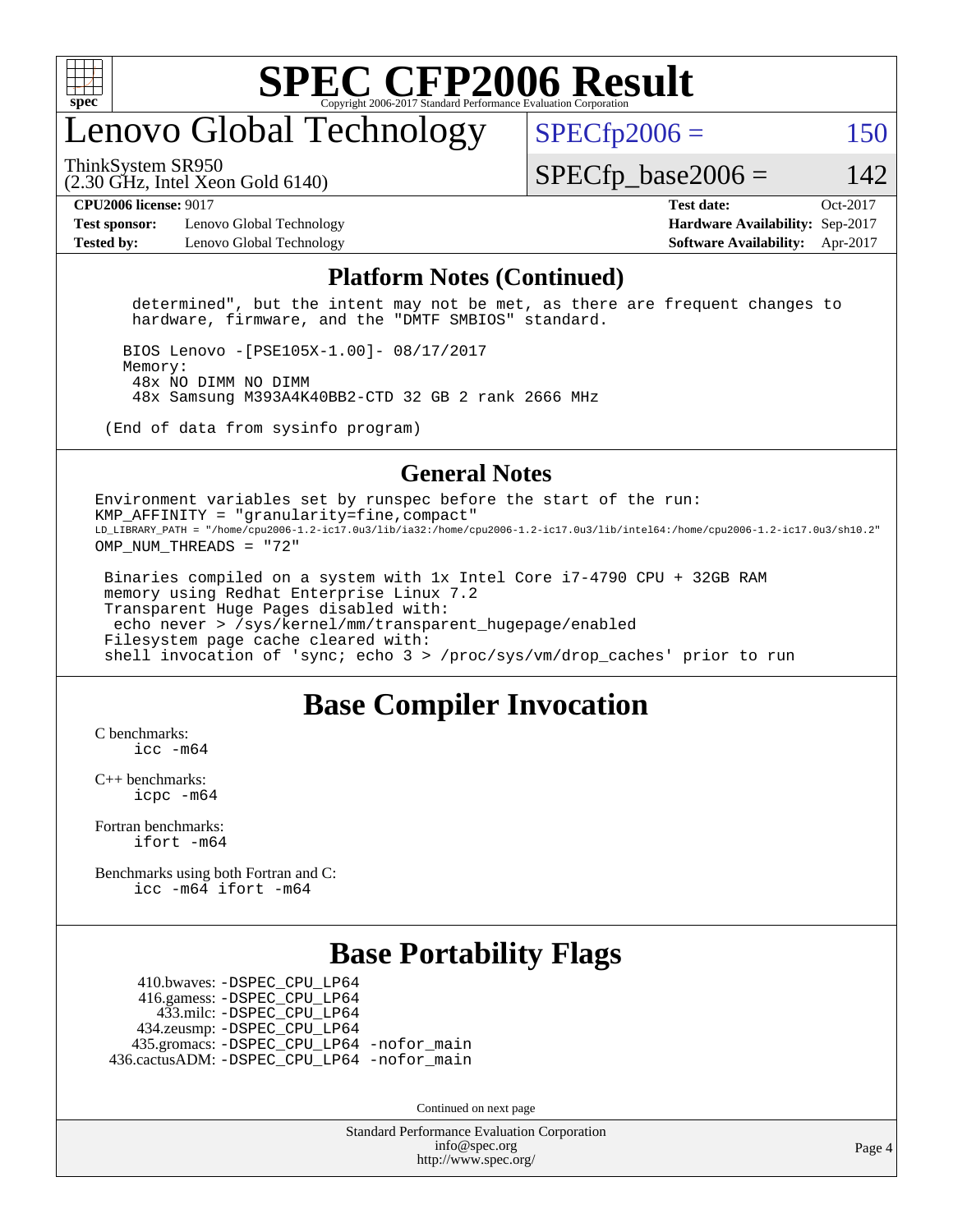

enovo Global Technology

 $SPECfp2006 = 150$  $SPECfp2006 = 150$ 

ThinkSystem SR950

(2.30 GHz, Intel Xeon Gold 6140)

**[Test sponsor:](http://www.spec.org/auto/cpu2006/Docs/result-fields.html#Testsponsor)** Lenovo Global Technology **[Hardware Availability:](http://www.spec.org/auto/cpu2006/Docs/result-fields.html#HardwareAvailability)** Sep-2017

 $SPECfp\_base2006 = 142$ 

**[CPU2006 license:](http://www.spec.org/auto/cpu2006/Docs/result-fields.html#CPU2006license)** 9017 **[Test date:](http://www.spec.org/auto/cpu2006/Docs/result-fields.html#Testdate)** Oct-2017 **[Tested by:](http://www.spec.org/auto/cpu2006/Docs/result-fields.html#Testedby)** Lenovo Global Technology **[Software Availability:](http://www.spec.org/auto/cpu2006/Docs/result-fields.html#SoftwareAvailability)** Apr-2017

# **[Base Portability Flags \(Continued\)](http://www.spec.org/auto/cpu2006/Docs/result-fields.html#BasePortabilityFlags)**

 437.leslie3d: [-DSPEC\\_CPU\\_LP64](http://www.spec.org/cpu2006/results/res2017q4/cpu2006-20171031-50407.flags.html#suite_basePORTABILITY437_leslie3d_DSPEC_CPU_LP64) 444.namd: [-DSPEC\\_CPU\\_LP64](http://www.spec.org/cpu2006/results/res2017q4/cpu2006-20171031-50407.flags.html#suite_basePORTABILITY444_namd_DSPEC_CPU_LP64) 447.dealII: [-DSPEC\\_CPU\\_LP64](http://www.spec.org/cpu2006/results/res2017q4/cpu2006-20171031-50407.flags.html#suite_basePORTABILITY447_dealII_DSPEC_CPU_LP64) 450.soplex: [-DSPEC\\_CPU\\_LP64](http://www.spec.org/cpu2006/results/res2017q4/cpu2006-20171031-50407.flags.html#suite_basePORTABILITY450_soplex_DSPEC_CPU_LP64) 453.povray: [-DSPEC\\_CPU\\_LP64](http://www.spec.org/cpu2006/results/res2017q4/cpu2006-20171031-50407.flags.html#suite_basePORTABILITY453_povray_DSPEC_CPU_LP64) 454.calculix: [-DSPEC\\_CPU\\_LP64](http://www.spec.org/cpu2006/results/res2017q4/cpu2006-20171031-50407.flags.html#suite_basePORTABILITY454_calculix_DSPEC_CPU_LP64) [-nofor\\_main](http://www.spec.org/cpu2006/results/res2017q4/cpu2006-20171031-50407.flags.html#user_baseLDPORTABILITY454_calculix_f-nofor_main) 459.GemsFDTD: [-DSPEC\\_CPU\\_LP64](http://www.spec.org/cpu2006/results/res2017q4/cpu2006-20171031-50407.flags.html#suite_basePORTABILITY459_GemsFDTD_DSPEC_CPU_LP64) 465.tonto: [-DSPEC\\_CPU\\_LP64](http://www.spec.org/cpu2006/results/res2017q4/cpu2006-20171031-50407.flags.html#suite_basePORTABILITY465_tonto_DSPEC_CPU_LP64) 470.lbm: [-DSPEC\\_CPU\\_LP64](http://www.spec.org/cpu2006/results/res2017q4/cpu2006-20171031-50407.flags.html#suite_basePORTABILITY470_lbm_DSPEC_CPU_LP64) 482.sphinx3: [-DSPEC\\_CPU\\_LP64](http://www.spec.org/cpu2006/results/res2017q4/cpu2006-20171031-50407.flags.html#suite_basePORTABILITY482_sphinx3_DSPEC_CPU_LP64)

481.wrf: [-DSPEC\\_CPU\\_LP64](http://www.spec.org/cpu2006/results/res2017q4/cpu2006-20171031-50407.flags.html#suite_basePORTABILITY481_wrf_DSPEC_CPU_LP64) [-DSPEC\\_CPU\\_CASE\\_FLAG](http://www.spec.org/cpu2006/results/res2017q4/cpu2006-20171031-50407.flags.html#b481.wrf_baseCPORTABILITY_DSPEC_CPU_CASE_FLAG) [-DSPEC\\_CPU\\_LINUX](http://www.spec.org/cpu2006/results/res2017q4/cpu2006-20171031-50407.flags.html#b481.wrf_baseCPORTABILITY_DSPEC_CPU_LINUX)

# **[Base Optimization Flags](http://www.spec.org/auto/cpu2006/Docs/result-fields.html#BaseOptimizationFlags)**

[C benchmarks](http://www.spec.org/auto/cpu2006/Docs/result-fields.html#Cbenchmarks):

[-xCORE-AVX2](http://www.spec.org/cpu2006/results/res2017q4/cpu2006-20171031-50407.flags.html#user_CCbase_f-xCORE-AVX2) [-ipo](http://www.spec.org/cpu2006/results/res2017q4/cpu2006-20171031-50407.flags.html#user_CCbase_f-ipo) [-O3](http://www.spec.org/cpu2006/results/res2017q4/cpu2006-20171031-50407.flags.html#user_CCbase_f-O3) [-no-prec-div](http://www.spec.org/cpu2006/results/res2017q4/cpu2006-20171031-50407.flags.html#user_CCbase_f-no-prec-div) [-parallel](http://www.spec.org/cpu2006/results/res2017q4/cpu2006-20171031-50407.flags.html#user_CCbase_f-parallel) [-qopt-prefetch](http://www.spec.org/cpu2006/results/res2017q4/cpu2006-20171031-50407.flags.html#user_CCbase_f-qopt-prefetch)

[C++ benchmarks:](http://www.spec.org/auto/cpu2006/Docs/result-fields.html#CXXbenchmarks)

[-xCORE-AVX2](http://www.spec.org/cpu2006/results/res2017q4/cpu2006-20171031-50407.flags.html#user_CXXbase_f-xCORE-AVX2) [-ipo](http://www.spec.org/cpu2006/results/res2017q4/cpu2006-20171031-50407.flags.html#user_CXXbase_f-ipo) [-O3](http://www.spec.org/cpu2006/results/res2017q4/cpu2006-20171031-50407.flags.html#user_CXXbase_f-O3) [-no-prec-div](http://www.spec.org/cpu2006/results/res2017q4/cpu2006-20171031-50407.flags.html#user_CXXbase_f-no-prec-div) [-qopt-prefetch](http://www.spec.org/cpu2006/results/res2017q4/cpu2006-20171031-50407.flags.html#user_CXXbase_f-qopt-prefetch)

[Fortran benchmarks](http://www.spec.org/auto/cpu2006/Docs/result-fields.html#Fortranbenchmarks): [-xCORE-AVX2](http://www.spec.org/cpu2006/results/res2017q4/cpu2006-20171031-50407.flags.html#user_FCbase_f-xCORE-AVX2) [-ipo](http://www.spec.org/cpu2006/results/res2017q4/cpu2006-20171031-50407.flags.html#user_FCbase_f-ipo) [-O3](http://www.spec.org/cpu2006/results/res2017q4/cpu2006-20171031-50407.flags.html#user_FCbase_f-O3) [-no-prec-div](http://www.spec.org/cpu2006/results/res2017q4/cpu2006-20171031-50407.flags.html#user_FCbase_f-no-prec-div) [-parallel](http://www.spec.org/cpu2006/results/res2017q4/cpu2006-20171031-50407.flags.html#user_FCbase_f-parallel) [-qopt-prefetch](http://www.spec.org/cpu2006/results/res2017q4/cpu2006-20171031-50407.flags.html#user_FCbase_f-qopt-prefetch)

[Benchmarks using both Fortran and C](http://www.spec.org/auto/cpu2006/Docs/result-fields.html#BenchmarksusingbothFortranandC): [-xCORE-AVX2](http://www.spec.org/cpu2006/results/res2017q4/cpu2006-20171031-50407.flags.html#user_CC_FCbase_f-xCORE-AVX2) [-ipo](http://www.spec.org/cpu2006/results/res2017q4/cpu2006-20171031-50407.flags.html#user_CC_FCbase_f-ipo) [-O3](http://www.spec.org/cpu2006/results/res2017q4/cpu2006-20171031-50407.flags.html#user_CC_FCbase_f-O3) [-no-prec-div](http://www.spec.org/cpu2006/results/res2017q4/cpu2006-20171031-50407.flags.html#user_CC_FCbase_f-no-prec-div) [-parallel](http://www.spec.org/cpu2006/results/res2017q4/cpu2006-20171031-50407.flags.html#user_CC_FCbase_f-parallel) [-qopt-prefetch](http://www.spec.org/cpu2006/results/res2017q4/cpu2006-20171031-50407.flags.html#user_CC_FCbase_f-qopt-prefetch)

## **[Peak Compiler Invocation](http://www.spec.org/auto/cpu2006/Docs/result-fields.html#PeakCompilerInvocation)**

[C benchmarks](http://www.spec.org/auto/cpu2006/Docs/result-fields.html#Cbenchmarks): [icc -m64](http://www.spec.org/cpu2006/results/res2017q4/cpu2006-20171031-50407.flags.html#user_CCpeak_intel_icc_64bit_bda6cc9af1fdbb0edc3795bac97ada53)

[C++ benchmarks:](http://www.spec.org/auto/cpu2006/Docs/result-fields.html#CXXbenchmarks) [icpc -m64](http://www.spec.org/cpu2006/results/res2017q4/cpu2006-20171031-50407.flags.html#user_CXXpeak_intel_icpc_64bit_fc66a5337ce925472a5c54ad6a0de310)

[Fortran benchmarks](http://www.spec.org/auto/cpu2006/Docs/result-fields.html#Fortranbenchmarks): [ifort -m64](http://www.spec.org/cpu2006/results/res2017q4/cpu2006-20171031-50407.flags.html#user_FCpeak_intel_ifort_64bit_ee9d0fb25645d0210d97eb0527dcc06e)

[Benchmarks using both Fortran and C](http://www.spec.org/auto/cpu2006/Docs/result-fields.html#BenchmarksusingbothFortranandC): [icc -m64](http://www.spec.org/cpu2006/results/res2017q4/cpu2006-20171031-50407.flags.html#user_CC_FCpeak_intel_icc_64bit_bda6cc9af1fdbb0edc3795bac97ada53) [ifort -m64](http://www.spec.org/cpu2006/results/res2017q4/cpu2006-20171031-50407.flags.html#user_CC_FCpeak_intel_ifort_64bit_ee9d0fb25645d0210d97eb0527dcc06e)

## **[Peak Portability Flags](http://www.spec.org/auto/cpu2006/Docs/result-fields.html#PeakPortabilityFlags)**

Same as Base Portability Flags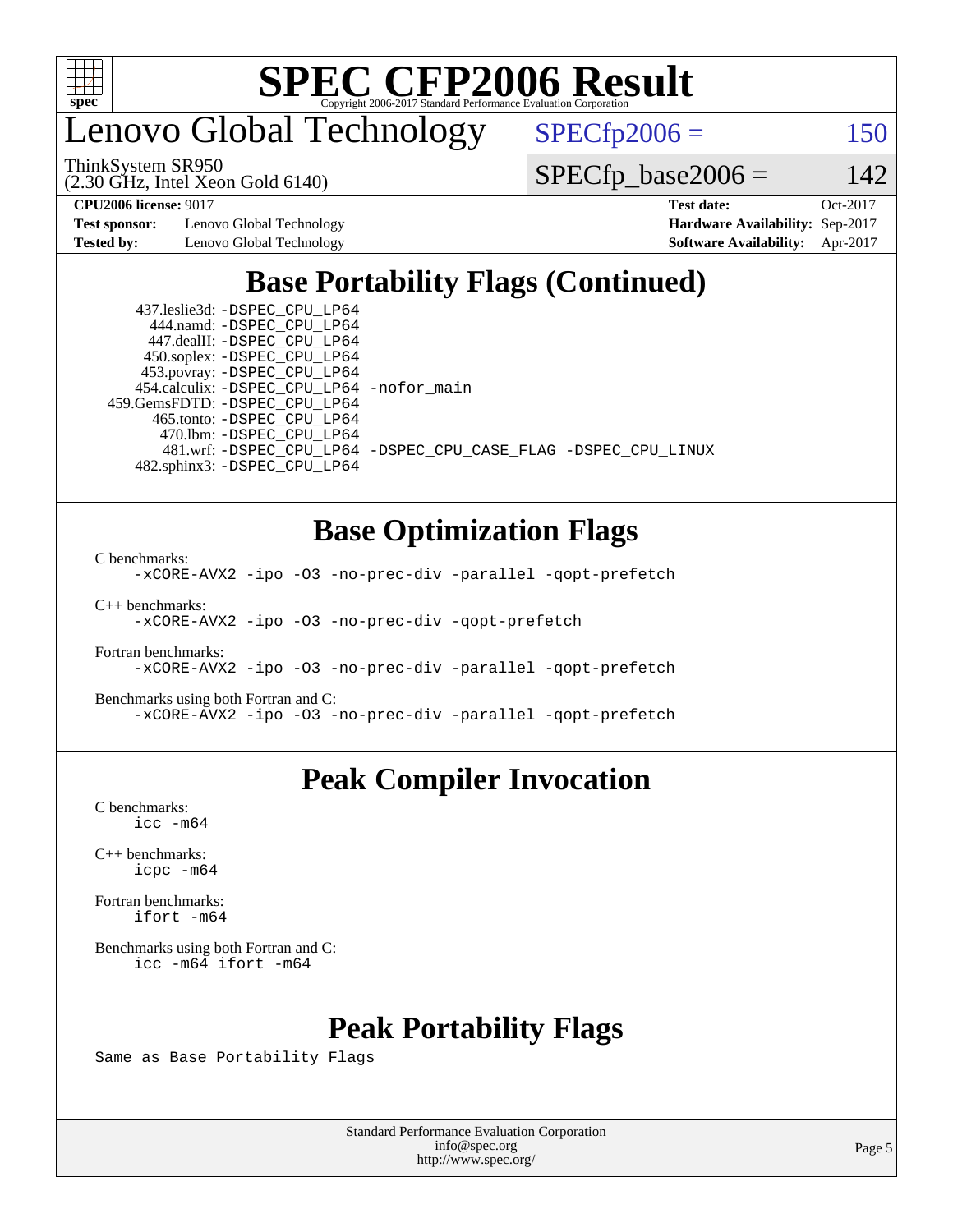

# enovo Global Technology

ThinkSystem SR950

(2.30 GHz, Intel Xeon Gold 6140)

 $SPECfp2006 = 150$  $SPECfp2006 = 150$ 

 $SPECTp\_base2006 = 142$ 

**[Test sponsor:](http://www.spec.org/auto/cpu2006/Docs/result-fields.html#Testsponsor)** Lenovo Global Technology **[Hardware Availability:](http://www.spec.org/auto/cpu2006/Docs/result-fields.html#HardwareAvailability)** Sep-2017 **[Tested by:](http://www.spec.org/auto/cpu2006/Docs/result-fields.html#Testedby)** Lenovo Global Technology **[Software Availability:](http://www.spec.org/auto/cpu2006/Docs/result-fields.html#SoftwareAvailability)** Apr-2017

**[CPU2006 license:](http://www.spec.org/auto/cpu2006/Docs/result-fields.html#CPU2006license)** 9017 **[Test date:](http://www.spec.org/auto/cpu2006/Docs/result-fields.html#Testdate)** Oct-2017

# **[Peak Optimization Flags](http://www.spec.org/auto/cpu2006/Docs/result-fields.html#PeakOptimizationFlags)**

[C benchmarks](http://www.spec.org/auto/cpu2006/Docs/result-fields.html#Cbenchmarks):

433.milc: basepeak = yes

```
470.lbm: basepeak = yes
```
 $482$ .sphinx3: basepeak = yes

[C++ benchmarks:](http://www.spec.org/auto/cpu2006/Docs/result-fields.html#CXXbenchmarks)

 444.namd: [-prof-gen](http://www.spec.org/cpu2006/results/res2017q4/cpu2006-20171031-50407.flags.html#user_peakPASS1_CXXFLAGSPASS1_LDFLAGS444_namd_prof_gen_e43856698f6ca7b7e442dfd80e94a8fc)(pass 1) [-prof-use](http://www.spec.org/cpu2006/results/res2017q4/cpu2006-20171031-50407.flags.html#user_peakPASS2_CXXFLAGSPASS2_LDFLAGS444_namd_prof_use_bccf7792157ff70d64e32fe3e1250b55)(pass 2) [-xCORE-AVX2](http://www.spec.org/cpu2006/results/res2017q4/cpu2006-20171031-50407.flags.html#user_peakPASS2_CXXFLAGSPASS2_LDFLAGS444_namd_f-xCORE-AVX2)(pass 2)  $-par-num-threads=1(pass 1) -ipo(pass 2) -O3(pass 2)$  $-par-num-threads=1(pass 1) -ipo(pass 2) -O3(pass 2)$  $-par-num-threads=1(pass 1) -ipo(pass 2) -O3(pass 2)$  $-par-num-threads=1(pass 1) -ipo(pass 2) -O3(pass 2)$  $-par-num-threads=1(pass 1) -ipo(pass 2) -O3(pass 2)$  $-par-num-threads=1(pass 1) -ipo(pass 2) -O3(pass 2)$ [-no-prec-div](http://www.spec.org/cpu2006/results/res2017q4/cpu2006-20171031-50407.flags.html#user_peakPASS2_CXXFLAGSPASS2_LDFLAGS444_namd_f-no-prec-div)(pass 2) [-fno-alias](http://www.spec.org/cpu2006/results/res2017q4/cpu2006-20171031-50407.flags.html#user_peakCXXOPTIMIZEOPTIMIZE444_namd_f-no-alias_694e77f6c5a51e658e82ccff53a9e63a) [-auto-ilp32](http://www.spec.org/cpu2006/results/res2017q4/cpu2006-20171031-50407.flags.html#user_peakCXXOPTIMIZE444_namd_f-auto-ilp32)

447.dealII: basepeak = yes

 $450$ .soplex: basepeak = yes

```
 453.povray: -prof-gen(pass 1) -prof-use(pass 2) -xCORE-AVX2(pass 2)
  -par-num-threads=1-ipo-O3(pass 2)-no-prec-div(pass 2) -unroll4 -ansi-alias
```
[Fortran benchmarks](http://www.spec.org/auto/cpu2006/Docs/result-fields.html#Fortranbenchmarks):

```
410.bwaves: basepeak = yes
```

```
 416.gamess: -prof-gen(pass 1) -prof-use(pass 2) -xCORE-AVX2(pass 2)
  -par-num-threads=1-ipo-O3(pass 2)-no-prec-div(pass 2) -unroll2 -inline-level=0 -scalar-rep-
```
 $434$ .zeusmp: basepeak = yes

437.leslie3d: basepeak = yes

```
 459.GemsFDTD: -prof-gen(pass 1) -prof-use(pass 2) -xCORE-AVX2(pass 2)
     -par-num-threads=1-ipo-O3(pass 2)-no-prec-div(pass 2) -unroll2 -inline-level=0
     -qopt-prefetch -parallel
```

```
 465.tonto: -prof-gen(pass 1) -prof-use(pass 2) -xCORE-AVX2(pass 2)
-par-num-threads=1-ipo-O3(pass 2)-no-prec-div-inline-calloc-qopt-malloc-options=3
-auto -unroll4
```
[Benchmarks using both Fortran and C](http://www.spec.org/auto/cpu2006/Docs/result-fields.html#BenchmarksusingbothFortranandC):

435.gromacs: basepeak = yes

 $436.cactusADM: basepeak = yes$ 

Continued on next page

| <b>Standard Performance Evaluation Corporation</b> |
|----------------------------------------------------|
| info@spec.org                                      |
| http://www.spec.org/                               |